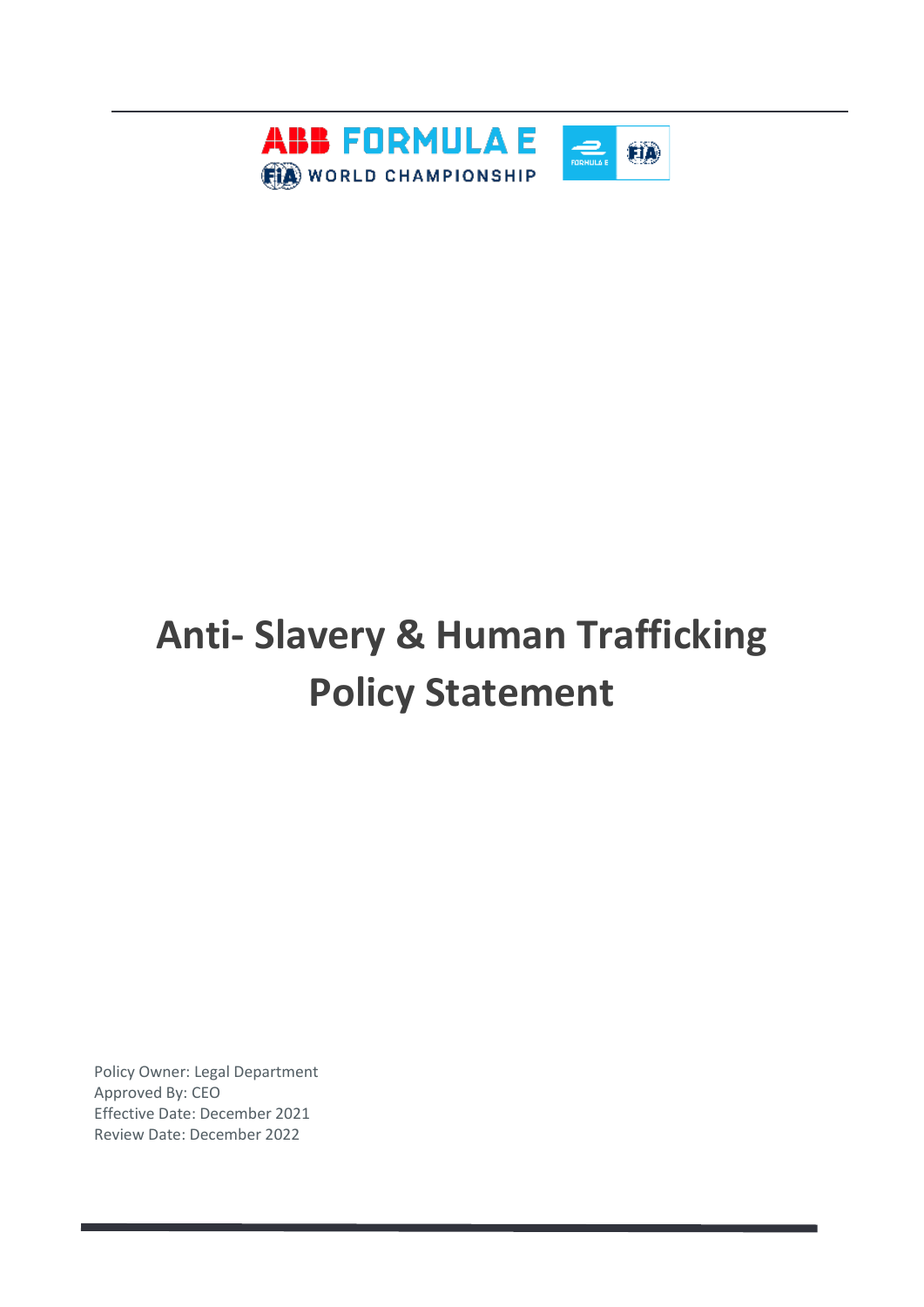This document represents the Formula E Group's<sup>1</sup> (hereinafter "**The Company**" or "**Formula E**" or "**We**") Anti-Slavery and Human Trafficking Policy Statement for the Financial year ending 30th September 2021.

**ABB FORMULAE** 

**FIA** WORLD CHAMPIONSHIP

fia

#### **1. Introduction**

- 1.1 Formula E is the world's first fully electric single-seater motorsports racing series. The Company provides operational and commercial management of the motorsport in connection with the ABB FIA Formula E World Championship and its events under the long-term agreement entered into with the Federation Internationale de l'Automobile ("**FIA**").
- 1.2 The Company understands modern slavery can take many forms including but not limited to human trafficking, forced labour, slavery and servitude ("**Modern Slavery**").
- 1.3 The Company recognises the importance of ensuring Modern Slavery finds no place within it or in its supply chain. Formula E is committed to make its approach to Modern Slavery transparent in line with the obligations set forth under the Modern Slavery Act 2015 ("**MSA**") and, expect its employees, suppliers and promoters to act according to standards Formula E has set in relation to this. The obligations set forth under the MSA are contemplated by Formula E as the minimum standards required to its employees, suppliers and promoters ("**Modern Slavery Standards**").
- 1.4 This Policy does not form part of any individual' s employment contract with the Company, and Formula E, at its discretion, reserves the right to amend it if necessary.

## **2. Policy Statement**

- 2.1 As a Company, Formula E condemns Modern Slavery and refuses to conduct business with any persons or companies involved in it or who condone such practices.
- 2.2 Formula E values diversity and prides itself in having high ethical standards in the conduct administration of its business. Formula E fully supports the UK Government's objectives behind the MSA and this statement affirms Formula E's intention to act ethically in all business conducts and relations.
- 2.3 We expect everyone who works for Formula E, on its behalf, or is in partnership with Formula E in any capacity, to have zero tolerance towards Modern Slavery.
- 2.4 We undertake checks on all our employees prior to the beginning of their employment within Formula E. This includes checking that the employee has a valid work visa and is of an appropriate age to work.
- 2.5 We are committed to train our employees in order to (i) acknowledge and understand the principles of Modern Slavery, including the Modern Slavery Standards and (ii) be able to identify and recognize the modern slavery practices within the day-by-day working routine. All Formula E employees are required to report any known or suspected breaches of this policy and/or Modern Slavery Standards to their line manager or to the People Director as soon as possible.
- 2.6 As part of this statement, Formula E will outline a Modern Slavery & Human Trafficking action plan to be in place for the year ahead in order to help continually improve Formula E group's ethical employment standards and to ensure full compliance with the Modern Slavery Standards. Performance against this action plan will be noted and reviewed on an annual basis, any emerging risks have to be noted and tackled through dedicated action plan in order to minimise any Modern Slavery risks.

<sup>1</sup> *\*Formula E Group includes all companies within the group structure, including Formula E Holdings Ltd, Formula E Operations Ltd, Formula E Rights BV, Formula E Race Operations Ltd, Formula E Chile SPA, Formula E Mexico SA, Formula E Enterprise Inc.*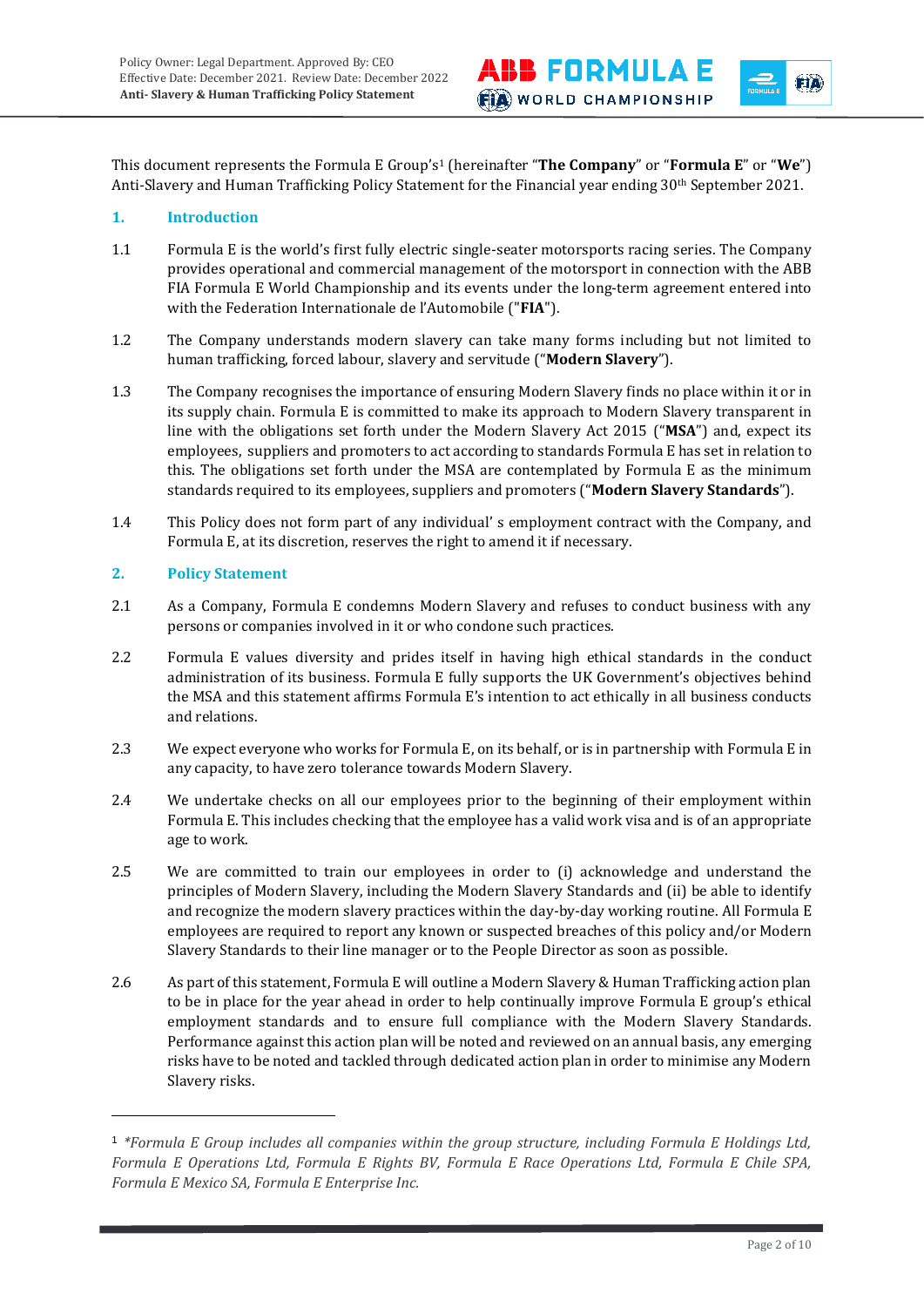fia



- 3.1 The Company outsources a range of goods and services to suppliers across the world during the organisation of the Championship season racing events. Formula E ensures from the beginning of this outsourcing process that every party involved in its supply chain is aware of its Modern Slavery Standards and is committed to fully adhere with them. Upon appointment the following documents are issued to all new suppliers:
	- Modern Slavery Act Questionnaire, which seeks assurance that all companies with a turnover of more than £36million have implemented anti-modern slavery standards and controls;
	- Supplier Code of Conduct which includes the following statement: "Suppliers must not participate in any form of human slavery, human trafficking and forced labour. Suppliers must provide the same in respect of their own supply chain… Formula E adheres to the Modern Slavery Act 2015 and expects its suppliers to conform to the same standards."

On an annual basis, the Company conducts a "Supply Chain Risk Assessment" to clearly identify the areas of the business where there are the greatest risks of Modern Slavery. Our Season 2021/2022 ("**Season 8**") risk assessment, involving the Senior Internal Audit Manager, Chief Finance Officer, and the Procurement Director identified the following as areas of the business requiring monitoring, review and action proportionate to the level of risk assessed:

## **3.1.1 Global and Local TV and Electronic Event Infrastructure**

## **Appointed Contractors and sub-contractors in the TV and Electronic Event Infrastructure industry subject their employees to slave labour and/or human trafficking.**

There are several global partners Formula E works alongside with to deliver electronic data and tv content to the Formula E internal ecosystem and to the worldwide broadcasters and websites. The UK-based companies falling within this category and having a turnover of £36m-plus shall be considered to have a **high-level risk of Modern Slavery Act compliance** and are required to submit an "Ethical Employment Standards Questionnaire".

According to the questionnaire responses received, Formula E will conduct a more in-depth review of the control mechanisms put in place by these suppliers to manage modern slavery risks and discuss the application of specific Key Performance Indicators in order to monitor and contain the resulting Modern Slavery Act compliance risks.

Many of the local broadcasters at events have media rights agreements in place with FE to provide coverage to local audiences utilising their own staff to construct their TV infrastructure for the event. Such companies provide their own supply chain but FE still makes it a duty of agreement with local broadcasters to remind them of FE's stance on Modern Slavery and this is referenced in all agreements with all media rights broadcasters.

## **3.1.2 Event Construction Contractors, Agency Staff and Other Labour Suppliers**

## **Appointed Contractors and sub-contractors in the construction industry and other labour industries subject their employees to slave labour and/or human trafficking.**

In the organisation of its racing events in city centres around the world, Formula E appoints several contractors to build the racetrack, paddocks, grandstands and carry out trackside events and entertainment. The Company recognises that such contractors may have a high-level risk of Modern Slavery, particularly in those countries bound by less stringent employment regulations than the European Union and North America.

Under the Formula E procurement process, the Company requires a full disclosure of each contractor employment standards and source agencies through which the contractors source their workforce. If such Event construction providers are contracted by a promoter or a local operator (as both defined later on in this document) of the Formula E events, the responsibilities and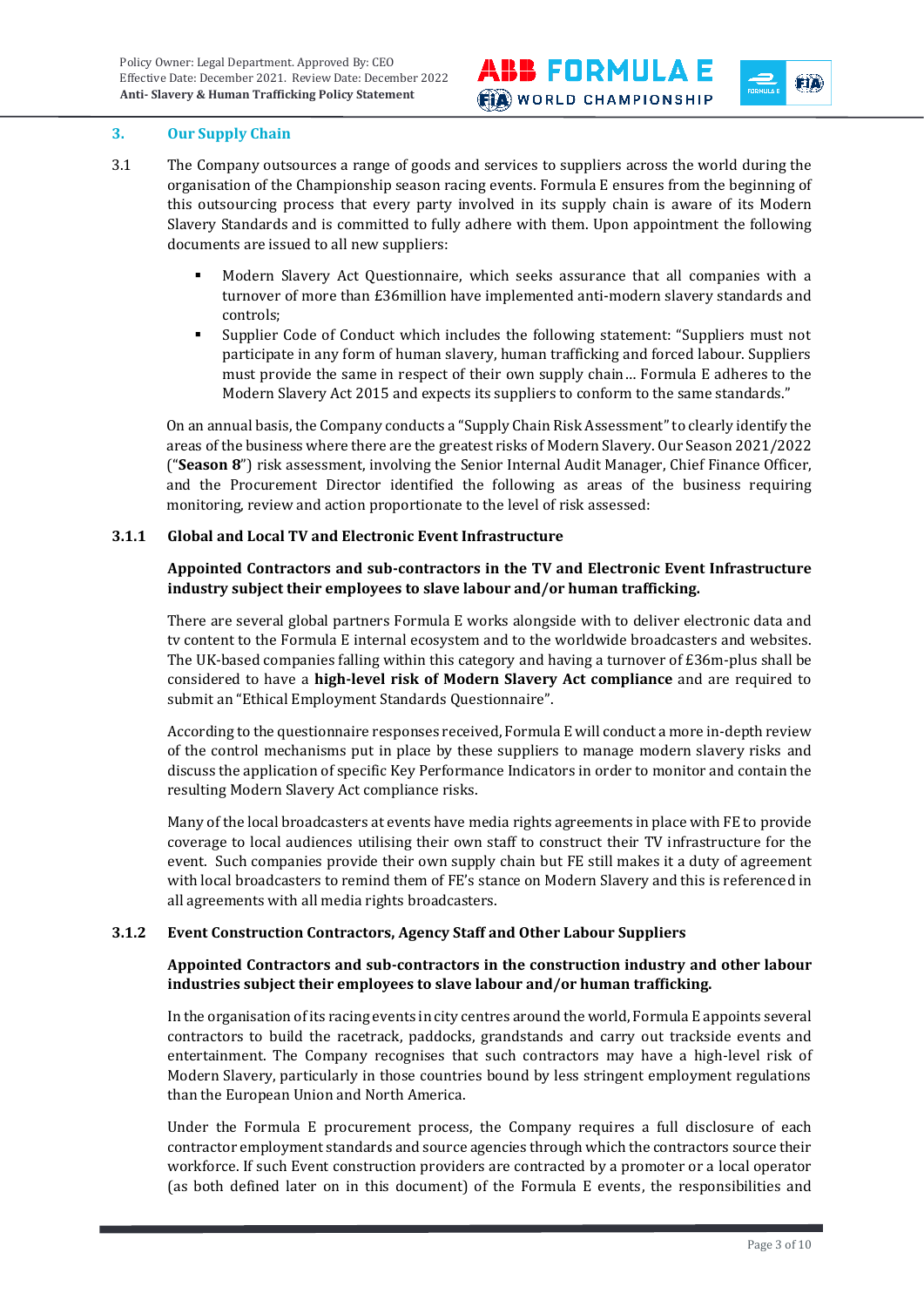**ABB FORMULAE FIA** WORLD CHAMPIONSHIP

fia

obligations to comply with Modern Slavery Act and Standards are included under the terms of their respective event operator and/or promoter agreements in place with Formula E.

Formula E directly, or by delegation of authority through promoters and/or local operators, requires all existing and new Event suppliers to submit the Ethical Employment Standards Questionnaire as part of the Formula E Pre-Qualification Questionnaire ("**PQQ**") provided under the Formula E procurement process.

In accordance with the questionnaire responses, Formula E may decide to carry out a more indepth audit of the contractors and their working agency employment standards. The company approach shall be decided following a Modern Slavery risk assessment carried out by the Company Internal Auditor. An audit must take place also in relation to the suppliers contracted for a single event during the Formula E Championship season.

Formula E risk assessments have identified 'high or 'very high' levels of Modern Slavery risks in relation to the territories where the Company organizes its Championship events:

- in one territory relating to agency staff;
- in two territories where construction/site crew companies are appointed;
- in three territories with regards to other types of labour suppliers, such as cleaning and security.

Formula E has also identified the following four types of on-site labour as key areas of focus in any audit of event compliance with this Policy:

- Tent Construction;
- Scaffolding construction;
- Fit-out;
- Cleaners.

#### **3.1.3 Local Promoters**

#### **Local promoters in high-risk territories appoint sub-contractors who subject their employees to slave labour and/or human trafficking.**

In the organisation of its events around the world, Formula E may appoint a local promoter (the "**Promoter**") to organise and promote the Formula E event in the country where the event is held and to commercialise the commercial and media rights associated to the event. Under each local promoter agreement between Formula E and the designated Promoter, the Promoter has the obligation to fully comply with the Modern Slavery Act and the Modern Slavery Standards. Furthermore, the Promoter must ensure that all the suppliers contracted directly for the realisation of the Formula E event, fully comply with the Modern Slavery Act and Standards.

Before appointing a Promoter, Formula E carries out a careful due diligence of the financial and ethical standards of the Promoter.

Formula E is committed to build long-term relationships with its Promoters and working together with them to ensure continual Improvement in further reducing the risk of slavery and human trafficking as part of its obligations under the MSA.

#### **3.1.4 Local Operators**

Formula E may also assign to local companies (the "**Operator**") the procurement and supervision of certain services needed for the realisation of the Formula E event. Within this process, Formula E requires the disclosure of the Operator's source agencies and their employment standards as a standard information requested under the Operator's agreements.

Under each event operator agreement entered into by Formula E, the Operator has to fully comply with the Modern Slavery Act and Standards and that it has to confirm that all the suppliers contracted directly by the Operator fully comply with the Modern Slavery Act and Standards.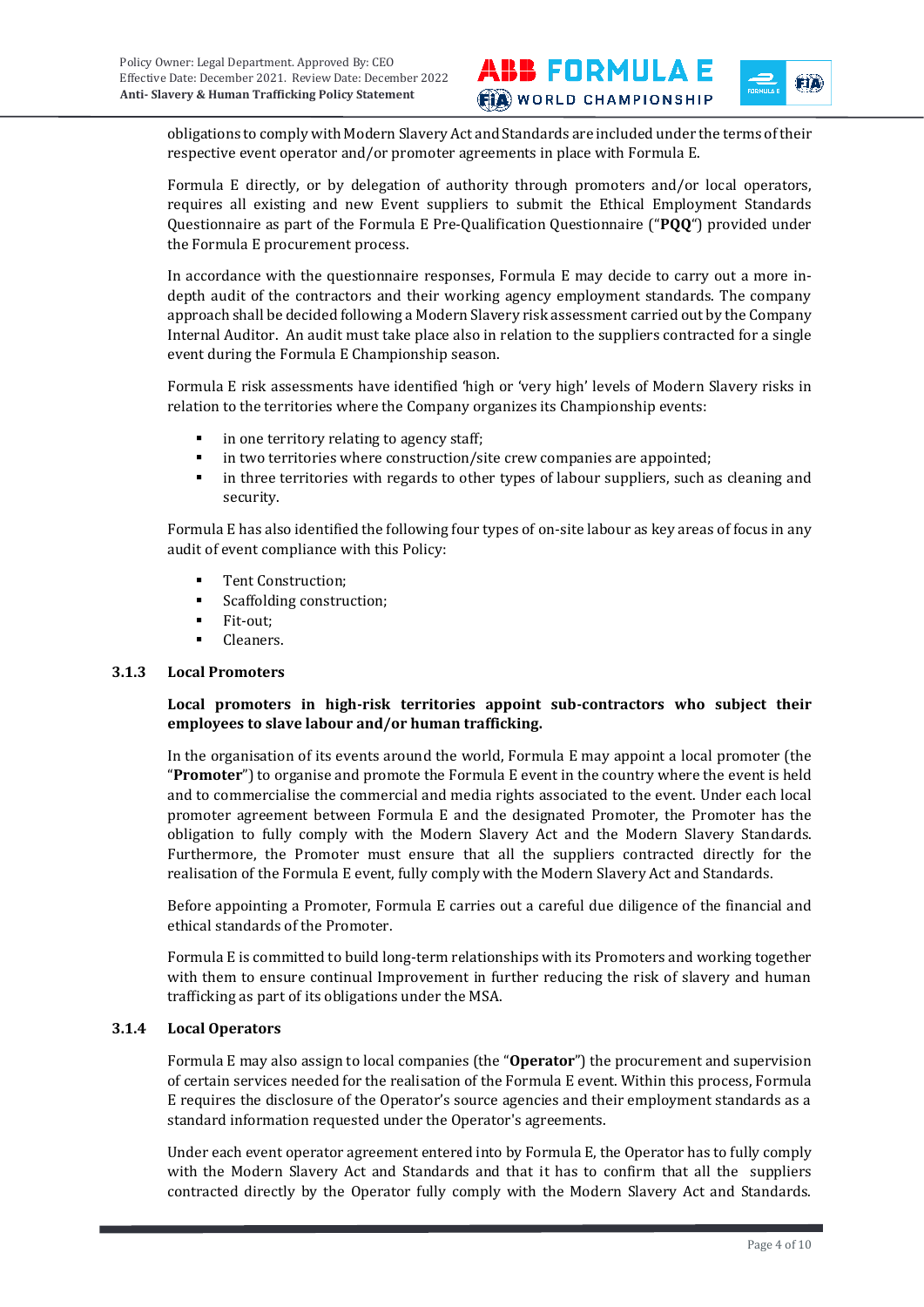fia

Formula e reserves its right to audit the local Operators in respect of their compliance with the Modern Slavery Standards.

We also undertake careful due diligence on the financial and ethical performance of the Operators before a final decision on their appointment is taken.

Within its local operator agreements Formula E also provides the right to audit such Operators in respect of their compliance with the Modern Slavery Standards.

#### **3.1.5 Key Partners with Event Activations**

As part of our standard onboarding process for new suppliers, we require all key partners/sponsors of Formula E and its events to complete the MSA questionnaire.

Where these partners develop their own on-site activations at our events, we will seek assurances that they are looking to implement the same level of controls as FE to ensure that their supply chain is free from Modern Slavery.

While such companies provide their own supply chain FE still makes it a duty of agreement with sponsors to remind them of FE's stance on Modern Slavery and this is referenced in all agreements with them.

Furthermore, from Season 8, FE will work with these partners to seek ongoing improvement in modern slavery controls and pursue the implementation of identified best practice, particularly in territories where the risk of modern slavery is greatest.

## **3.2 Formula E Staff**

Employment of permanent and temporary Formula E staff members is conducted either directly or through respected UK agencies and is considered minimal risk. The HR Director is responsible for ensuring all UK employment legislation is complied with and all of our employees are paid above UK minimum wage. All internships are compliant with UK employment legislation.

If any party which makes part of Formula E's supply chain knows or has reason to suspect that Modern Slavery exists or will exist in the future, or that this Policy is being or will be breached, they are expected to report this to the Senior Internal Audit Manager: James Bentley [\(jbe@fiaformulae.com\)](mailto:jbe@fiaformulae.com) or the Chief Finance Officer: Mike Papadimitriou (mp@fiaformulae.com).

#### **4. Training and Communication**

- 4.1 All new Formula E employees are required to attend a training session on the Modern Slavery Act (MSA) 2015 and every employee and board member is required to annually complete an MSA compliance statement and refresher training on the MSA.
- 4.2 This Policy Statement will be made available to all staff via the internal policy depository and made accessible to any external stakeholders via the Formula E website.

## **5. Responsibility for this Policy**

- 5.1 The Company's leadership team approved this policy statement and shall take overall responsibility for it.
- 5.2 This policy statement shall be reviewed by the Internal Auditor on an annual basis, in co-ordination with Chief Finance Officer, Chief Legal Officer, Legal, Procurement and People departments, to ensure it is fully effective in countering Modern Slavery and also dealing with any queries relating to it.
- 5.3 All line managers are responsible for making sure that employees reporting to them fully understand and comply with this Policy. This includes being responsible for suggesting improvements and amendments to the policy where needed.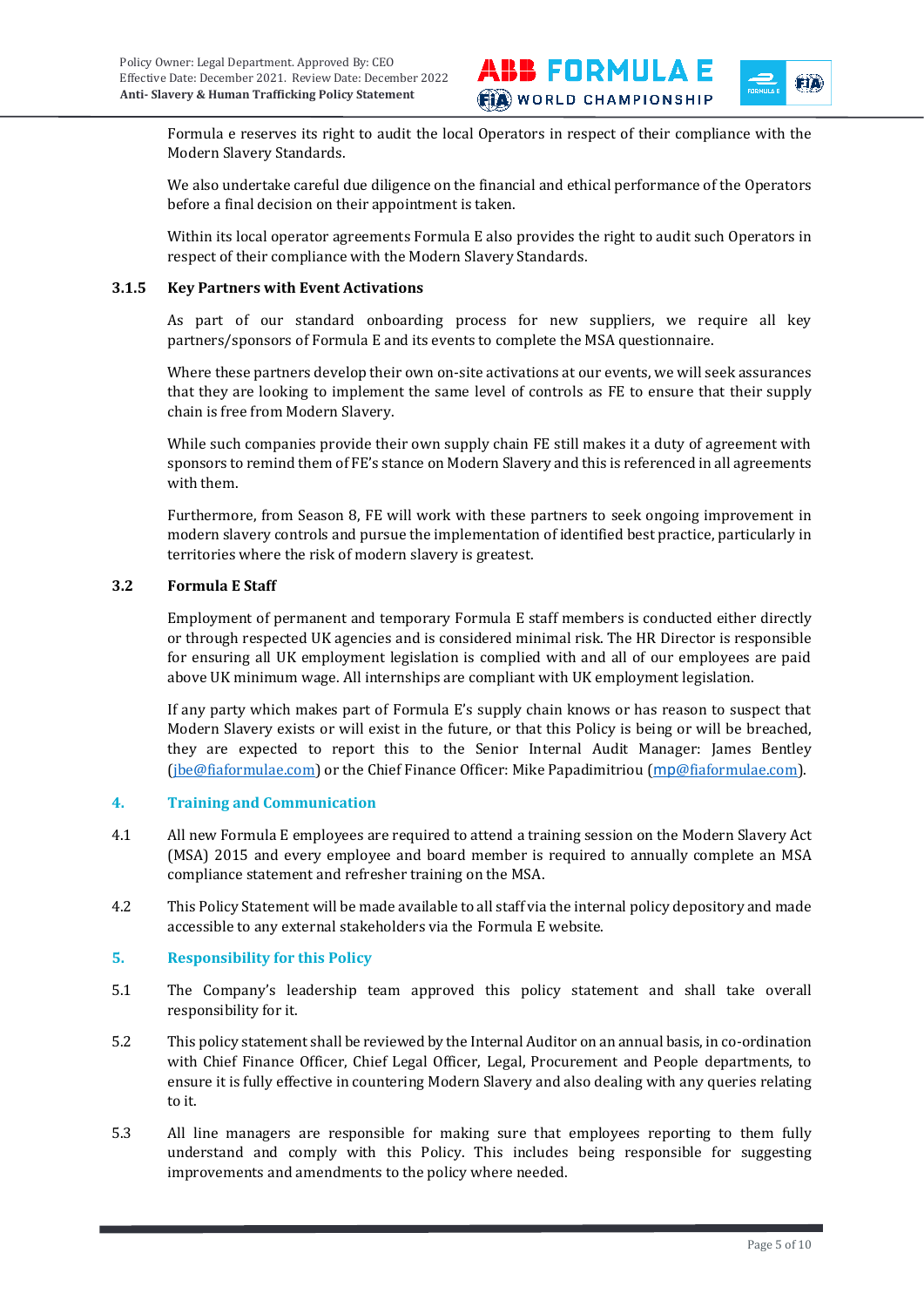



#### **6. Breaches of this Policy**

- 6.1 Any employee who knowingly, directly or indirectly, employs staff who are subject to non-ethical working conditions, will face disciplinary action at the discretion of the Company. This could include dismissal for misconduct.
- 6.2 If the Compliance Officers conclude that a third-party Formula E is contractually involved with, is falling short of the standards outlined in this policy, the Company may terminate any relationship with such third party.
- **7. Action Plan**
- 7.1 To demonstrate ongoing improvement in managing and reducing Modern Slavery risks, Formula E has set an action plan for Season 8 which is outlined in Appendix B.
- 7.2 Performance against this action plan will be reviewed on an annual basis with assurances given to the Compliance Officers to demonstrate how effective the business has been in mitigating the identified risks.
- 7.3 New actions will be set following this annual review in response to emerging risks.

Signed:

 $\mathscr{H}$ t

Name: Jamie Reigle

Title: CEO

Formula E Group

Date: 15/01/2022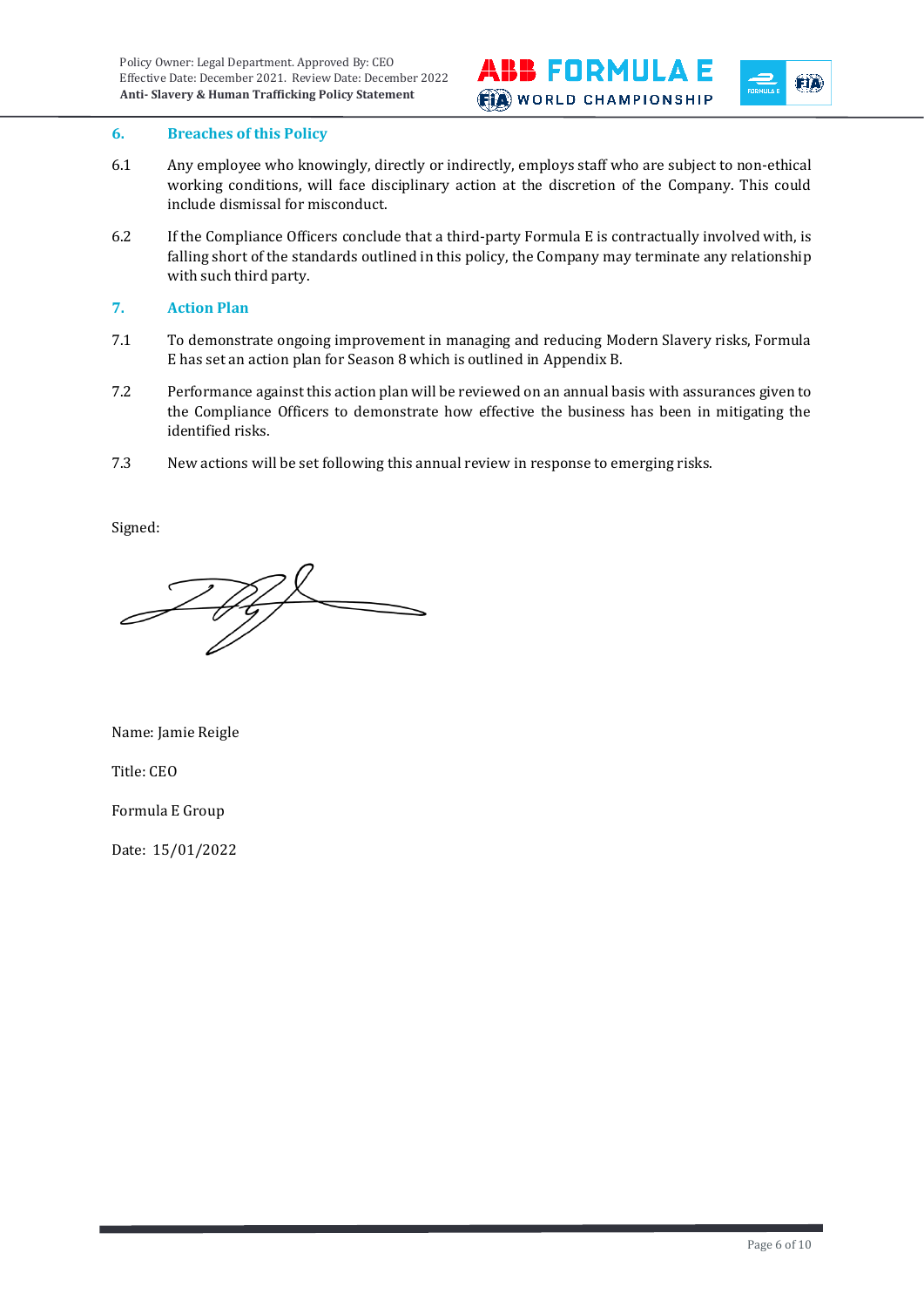

**Appendix A: Action Plan Delivery- Season 7 (2020/21)**

| <b>Action Area</b>      | <b>Action</b>                                                                                                                                                                                                                                                                                                                                                                                                                                                                                                                                                                                                                                          | <b>Ownership</b>                                             | <b>Implemented?</b> |
|-------------------------|--------------------------------------------------------------------------------------------------------------------------------------------------------------------------------------------------------------------------------------------------------------------------------------------------------------------------------------------------------------------------------------------------------------------------------------------------------------------------------------------------------------------------------------------------------------------------------------------------------------------------------------------------------|--------------------------------------------------------------|---------------------|
| Policies &<br>Contracts | Review S7 Policy Statement and ensure the Leadership Team approves its content and is satisfied<br>with the implementation of the previous year's action plan.                                                                                                                                                                                                                                                                                                                                                                                                                                                                                         | CEO/CFO/CoS/<br>Finance Director                             | <b>Yes</b>          |
|                         | As part of recommendations coming act of S6 MSA Compliance audit, new contract clauses have<br>been agreed with the Legal department to incorporate into the agreements with local operators<br>and promoters which place greater emphasis on the need to comply with the UK MSA 2015.<br>This is particularly in relation to the requirement for the supplier PQQ to be issued to all<br>shortlisted sub-contractors. Returned completed questionnaires can help the contract award<br>decision process.                                                                                                                                              | Procurement<br>Director/<br>Senior Internal<br>Audit Manager | Yes                 |
| People                  | Modern Slavery & Human Trafficking awareness e-learning to be completed by all FE employees<br>as part of Onboarding process or annual refresher.                                                                                                                                                                                                                                                                                                                                                                                                                                                                                                      | Senior Internal<br>Audit Manager                             | Yes-ongoing         |
|                         | Modern Slavery Act 2015 Compliance Statement to be signed off by all employees as part of<br>Onboarding process or annually.                                                                                                                                                                                                                                                                                                                                                                                                                                                                                                                           | Senior Internal<br>Audit Manager                             | Yes-ongoing         |
| Supply Chain            | To ensure greater completion rates of Modern Slavery Act Compliance questionnaires, and in<br>addition to being included as part of the PQQ process, this questionnaire will also be issued as<br>part of the New Supplier process conducted by the Finance department to ensure all supplier data<br>is captured.                                                                                                                                                                                                                                                                                                                                     | <b>Finance Department</b>                                    | Yes                 |
|                         | The strictest agreement clauses will be applied to contracts of Local Operators based in territories<br>where a high risk of Modern Slavery exists, whereby the Event Operator will be required to:<br>Include within agreements with local appointed suppliers the need for appropriate labour<br>1.<br>documentation for all working staff;<br>Check and challenge the labour documentation, for a sample of staff employed by the<br>2.<br>appointed local suppliers;<br>Include in local suppliers contracts reference to compliance with relevant local labour laws;<br>3.<br>Undertake labour inspections during the lead-up to the event.<br>4. | Procurement<br>Director/<br>Senior Internal<br>Audit Manager | Yes-ongoing         |
|                         | For each event where the modern slavery risk is considered "high" or "very high", the following<br>internal check controls should be applied:<br>Physical sample checks on working permits and other documentation for all on-site staff;<br>٠<br>Shadowing labour inspections by event operator;<br>٠<br>Detailed review of labour inspection report provided by event operator.<br>٠<br>Key suppliers in the following categories should be tested:                                                                                                                                                                                                  | Procurement<br>Director/<br>Senior Internal<br>Audit Manager | N <sub>0</sub>      |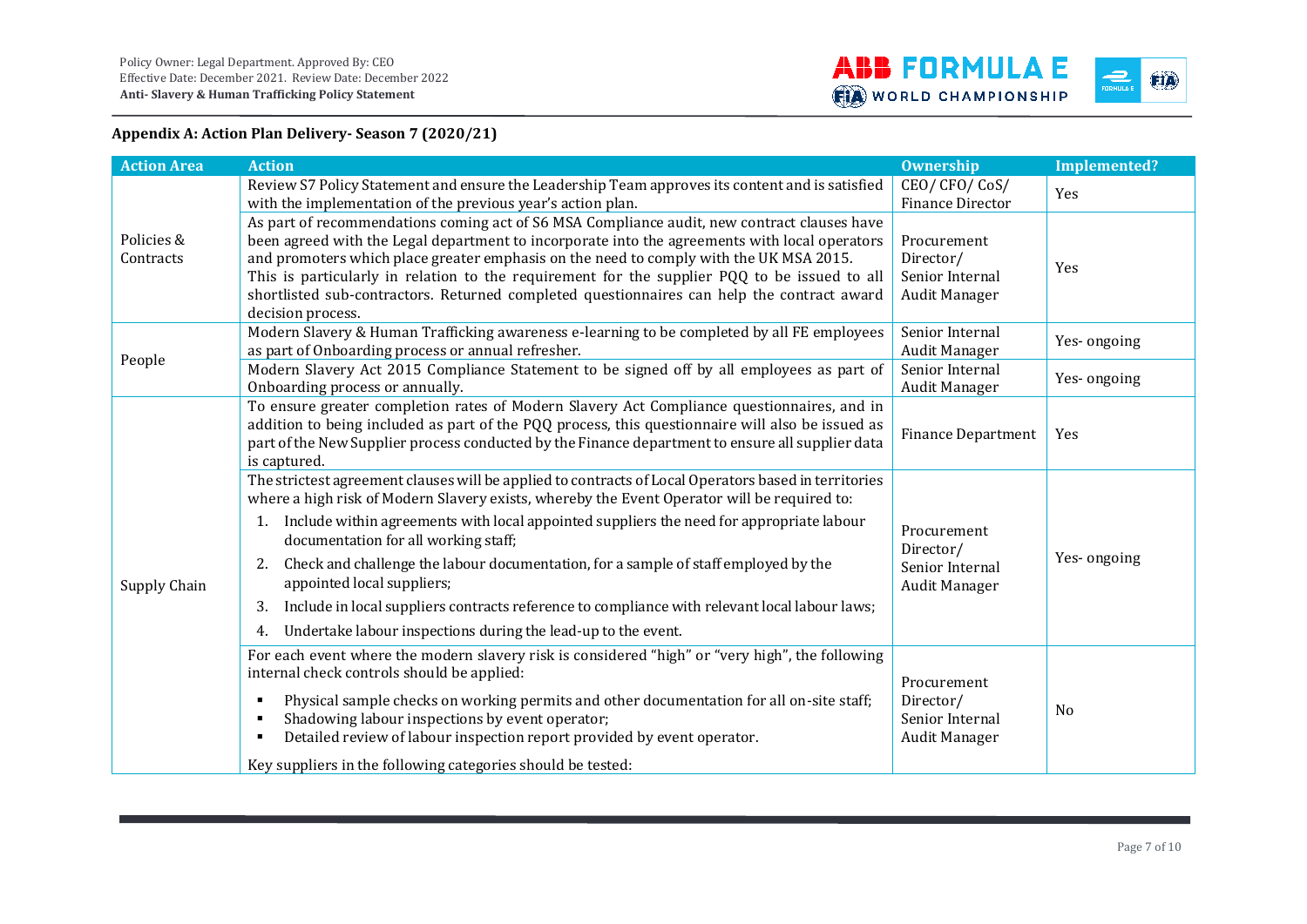

| Construction/ Site Crew<br>Labour suppliers, inc. cleaning, security<br>Office/ Agency Staff. |  |
|-----------------------------------------------------------------------------------------------|--|
|                                                                                               |  |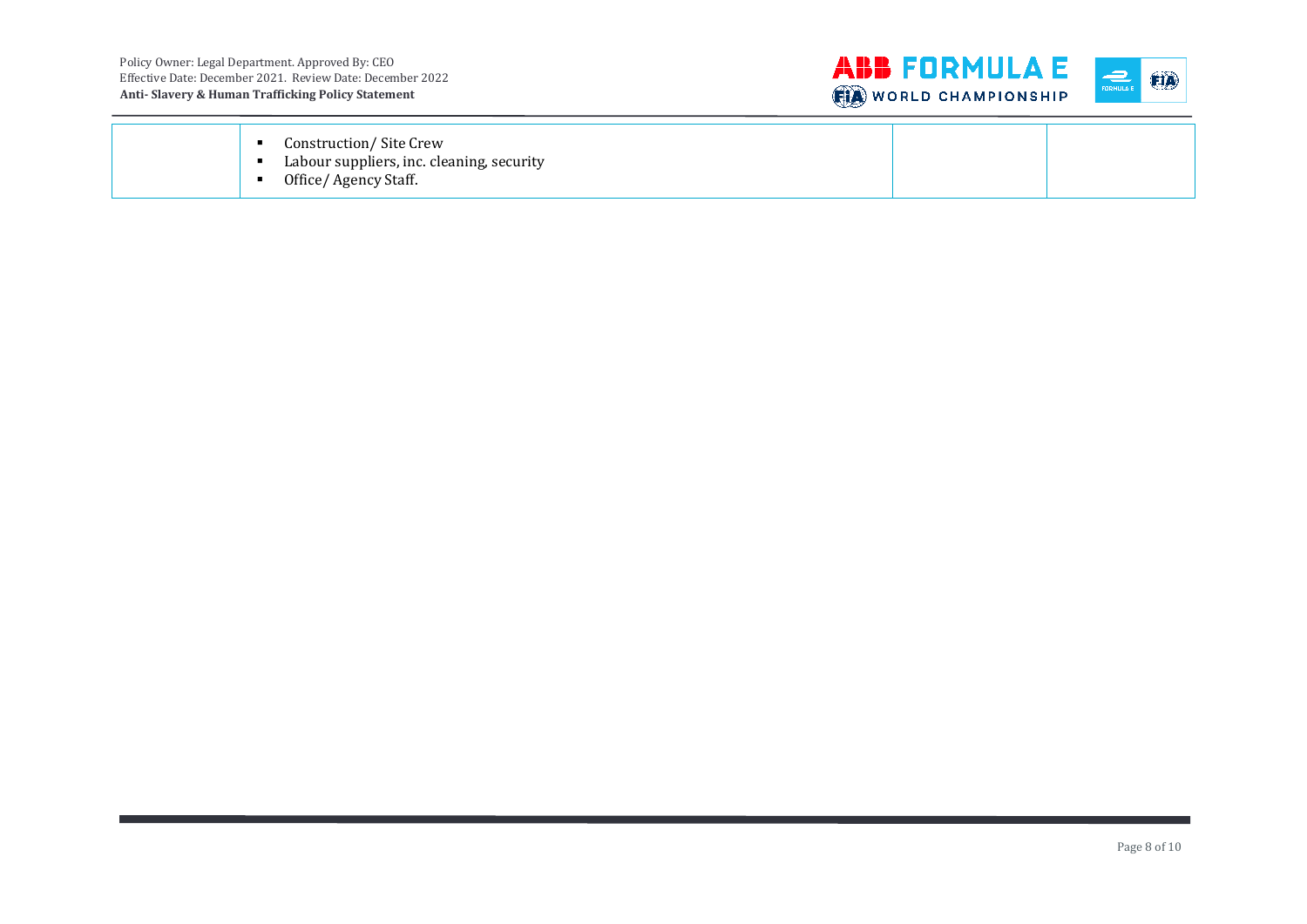

## **Appendix B: Action Plan - Season 8 (2021/22)**

| <b>Action Area</b>      | <b>Action</b>                                                                                                                                                                                                                                                                                                                                                                                                                                                                                                                                                                                                                                                                                                                                                                                                                                                     | <b>Ownership</b>                                             | <b>Target Date</b>       |
|-------------------------|-------------------------------------------------------------------------------------------------------------------------------------------------------------------------------------------------------------------------------------------------------------------------------------------------------------------------------------------------------------------------------------------------------------------------------------------------------------------------------------------------------------------------------------------------------------------------------------------------------------------------------------------------------------------------------------------------------------------------------------------------------------------------------------------------------------------------------------------------------------------|--------------------------------------------------------------|--------------------------|
| Policies &<br>Contracts | Review this Policy Statement and ensure the Leadership Team approves its content and is satisfied<br>with the implementation of the previous year's action plan.                                                                                                                                                                                                                                                                                                                                                                                                                                                                                                                                                                                                                                                                                                  | CEO/CFO/CoS/<br>Finance Director                             | 31/12/21                 |
|                         | As part of recommendations coming act of S6 MSA Compliance audit, new contract clauses have been<br>agreed with the Legal department to incorporate into the agreements with local operators and<br>promoters which place greater emphasis on the need to comply with the UK MSA 2015.<br>This is particularly in relation to the requirement for the supplier PQQ to be issued to all shortlisted<br>sub-contractors. Returned completed questionnaires can help the contract award decision process.                                                                                                                                                                                                                                                                                                                                                            | Procurement<br>Director/<br>Senior Internal<br>Audit Manager | Implemented &<br>Ongoing |
| People                  | Modern Slavery & Human Trafficking awareness e-learning to be completed by all FE employees as<br>part of Onboarding process or annual refresher.                                                                                                                                                                                                                                                                                                                                                                                                                                                                                                                                                                                                                                                                                                                 | Senior Internal<br>Audit Manager                             | $31/01/22$ &<br>Ongoing  |
|                         | Modern Slavery Act 2015 Compliance Statement to be signed off by all employees as part of<br>Onboarding process or annually.                                                                                                                                                                                                                                                                                                                                                                                                                                                                                                                                                                                                                                                                                                                                      | Senior Internal<br>Audit Manager                             | $31/01/22$ &<br>Ongoing  |
| Supply Chain            | A new Supplier Code of Conduct will be issued to all suppliers. This document includes the following<br>statements:<br>"Suppliers must not participate in any form of human slavery, human trafficking and forced labour.<br>Suppliers must provide the same in respect of their own supply chain."<br>"Formula E adheres to the Modern Slavery Act 2015 and expects its suppliers to conform to the same<br>standards."                                                                                                                                                                                                                                                                                                                                                                                                                                          | Procurement<br>Director                                      | 01/01/2022               |
|                         | To ensure greater completion rates of Modern Slavery Act Compliance questionnaires, and in addition<br>to being included as part of the PQQ process, this questionnaire will also be issued as part of the New<br>Supplier process conducted by the Finance department to ensure all supplier data is captured.                                                                                                                                                                                                                                                                                                                                                                                                                                                                                                                                                   | Finance<br>Department                                        | Implemented &<br>Ongoing |
|                         | The strictest agreement clauses will be applied to contracts of Local Operators based in territories<br>where a high risk of Modern Slavery exists, whereby the Event Operator will be required to:<br>Include within agreements with local appointed suppliers the need for appropriate labour<br>1.<br>documentation for all working staff;<br>Check and challenge the labour documentation, for a sample of staff employed by the<br>2.<br>appointed local suppliers;<br>Include in contracts with local suppliers reference to compliance with relevant local labour<br>3.<br>laws;<br>Undertake labour inspections during the lead-up to the event and provide a formal report on<br>4.<br>the outcomes, including a record of the number of labourers on site against the number of<br>labourers identified with/without verified supporting documentation. | Procurement<br>Director/<br>Senior Internal<br>Audit Manager | 01/06/2022               |